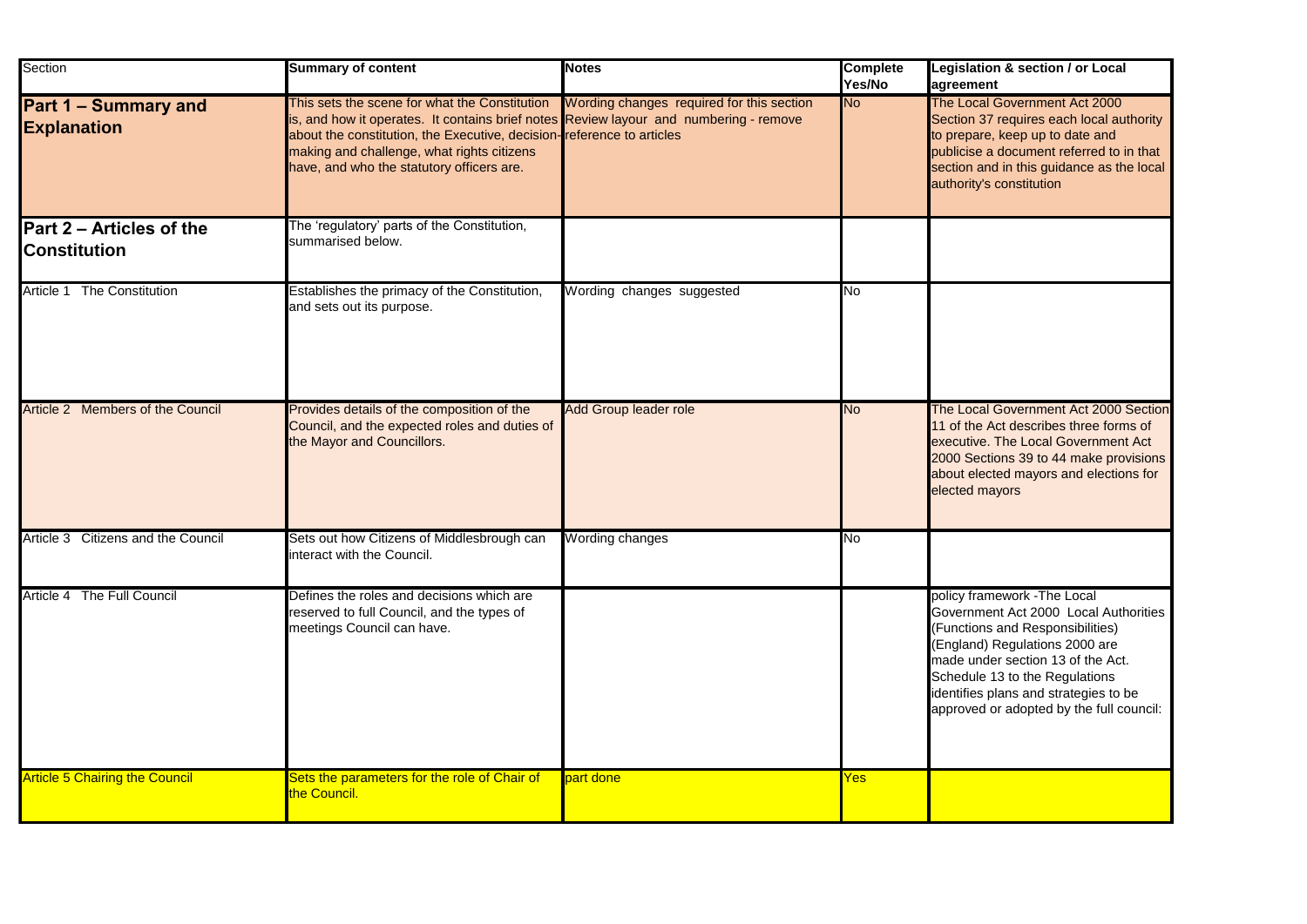| Article 6 Overview and Scrutiny Committees Defines the scope and work of OSB and | Scrutiny Committees, and cross-references to<br>Part 3 of the Constitution.                                                                                                                                                            |                                                                                                      | $\overline{\text{Yes}}$ |                                                                             |
|----------------------------------------------------------------------------------|----------------------------------------------------------------------------------------------------------------------------------------------------------------------------------------------------------------------------------------|------------------------------------------------------------------------------------------------------|-------------------------|-----------------------------------------------------------------------------|
| <b>Article 7 The Executive</b>                                                   | Defines the role of the Executive, its decision- review may 2019<br>making powers, and deals with appointments<br>to, and removal from, the Executive.                                                                                 |                                                                                                      |                         | <b>The Loca</b><br>13 require<br>authority<br>the exect<br>in regulat       |
| Article 8 Policy and Regulatory and other<br><b>Committees</b>                   | Allows the Council to establish other<br>committees.                                                                                                                                                                                   |                                                                                                      |                         | <b>The Loca</b><br><b>Sections</b><br>which fur<br>within and<br>outside th |
| <b>Article 9 The Standards Committee</b>                                         | Defines the scope of the Standards<br>Committee, and sets its composition and<br>terms of reference.                                                                                                                                   | review to include copting independent people<br>also need to invite parish cllrs to participate?     |                         |                                                                             |
| Article 10 Joint Arrangements                                                    | Allows the Council to form joint arrangements<br>with other local authorities or other bodies.                                                                                                                                         |                                                                                                      |                         |                                                                             |
| <b>Article 11 Officers</b>                                                       | Establishes the primacy of the Head of Paid<br>Service in relation to officers, and defines the<br>roles and responsibilities of the Monitoring<br>Officer and the Chief Finance Officer.                                              |                                                                                                      |                         |                                                                             |
| <b>Article 12 Decision Making</b>                                                | Sets the parameters for, and principles of,<br>decision making in the Council, and provides<br>guidance on types of decision to be recorded<br>under Regulations.                                                                      | possible update to level of key decision-<br>ensure marries up with decsion making<br><b>Classes</b> | <b>No</b>               |                                                                             |
| Article 13 Finance, Contracts and Legal<br><b>Matters</b>                        | Establishes the basis for the Council's<br>Standing Orders, and the execution of<br>documents. See also separate document:<br>The Middlesbrough Borough Council<br><b>Financial and Contract Procedure Rules</b><br>(Standing Orders). |                                                                                                      |                         |                                                                             |

al Government Act 2000 Section res that all functions of a local authority should be the responsibility of the executive unless otherwise specified tions.

al Government Act 2000 Sections 14 to 20 provide for ways in which functions can be delegated both within and outside the executive and he local authority.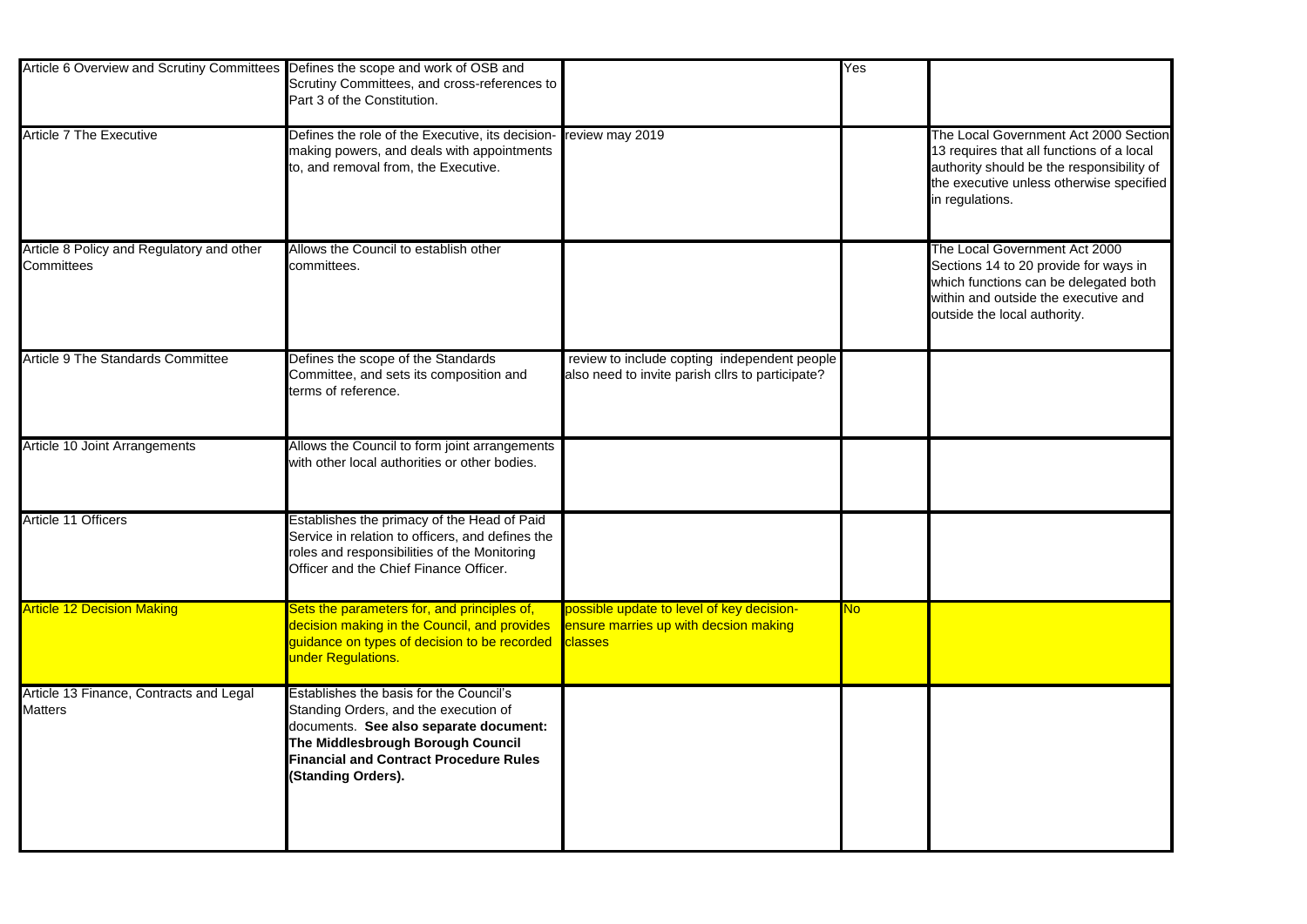| Article 14 Review and Revision of the<br>Constitution                               | Establishes the requirement for the<br>Constitution to be regularly reviewed and<br>revised.                                                                               | MO to be able to make minor amendments -<br>update legislation areas of responsibility<br>structure charts - also structure changes                                                  |                                |  |
|-------------------------------------------------------------------------------------|----------------------------------------------------------------------------------------------------------------------------------------------------------------------------|--------------------------------------------------------------------------------------------------------------------------------------------------------------------------------------|--------------------------------|--|
| Article 15 Suspension, Interpretation and<br><b>Publication of the Constitution</b> | Sets the limits for how articles of the<br>Constitution may be suspended by Full<br>Council, and establishes the primacy of the<br>Chair in interpreting the Constitution. |                                                                                                                                                                                      |                                |  |
| Article 16 Other Committees of the Council                                          | Provides details of the Corporate Affairs and<br>Audit Committee. Note: this may be<br>extended to include details of other<br>committees.                                 | add COAC independent panel for discipnary<br>matters for statutory officers                                                                                                          |                                |  |
| <b>Article 17 Financial Procedure Rules</b><br>(Standing Orders)                    | <b>Incorporates the Middlesbrough Borough</b><br><b>Council Financial and Contract Procedure</b><br><b>Rules (Standing Orders)</b> as a part of the<br>Constitution.       |                                                                                                                                                                                      |                                |  |
| <b>Article 18 Scheme of Delegation</b>                                              | <b>Incorporates the Middlesbrough Borough</b><br>Council Scheme of Delegation as a part of the scheme to include committee delagations to<br>Constitution.                 | officers to provide list of delgations to DS<br><b>officers</b>                                                                                                                      | <b>Ongoing - being updated</b> |  |
| Schedule 1 Description of Executive                                                 | Details those parts of the Constitution which<br>form the Council's Executive arrangements.                                                                                | Mayor - involvement                                                                                                                                                                  |                                |  |
| <b>Schedule 2 Executive Portfolios</b>                                              | Provides details of the Executive Portfolios,<br>and the Executive Members.                                                                                                | Annual renaewal or when portfolios change                                                                                                                                            |                                |  |
| <b>IPart 3 – Rules of Procedure</b>                                                 | The 'procedural' parts of the Constitution,<br>summarised below.                                                                                                           | add something on political balance not to<br>change a caluclation due to aa vacancy that<br>has not cannot be filled i.e due to a death or<br>resignation part way through the year? |                                |  |

| $\overline{\mathsf{bd}}$ |  |  |
|--------------------------|--|--|
|                          |  |  |
|                          |  |  |
|                          |  |  |
|                          |  |  |
|                          |  |  |
|                          |  |  |
|                          |  |  |
|                          |  |  |
|                          |  |  |
|                          |  |  |
|                          |  |  |
|                          |  |  |
|                          |  |  |
|                          |  |  |
|                          |  |  |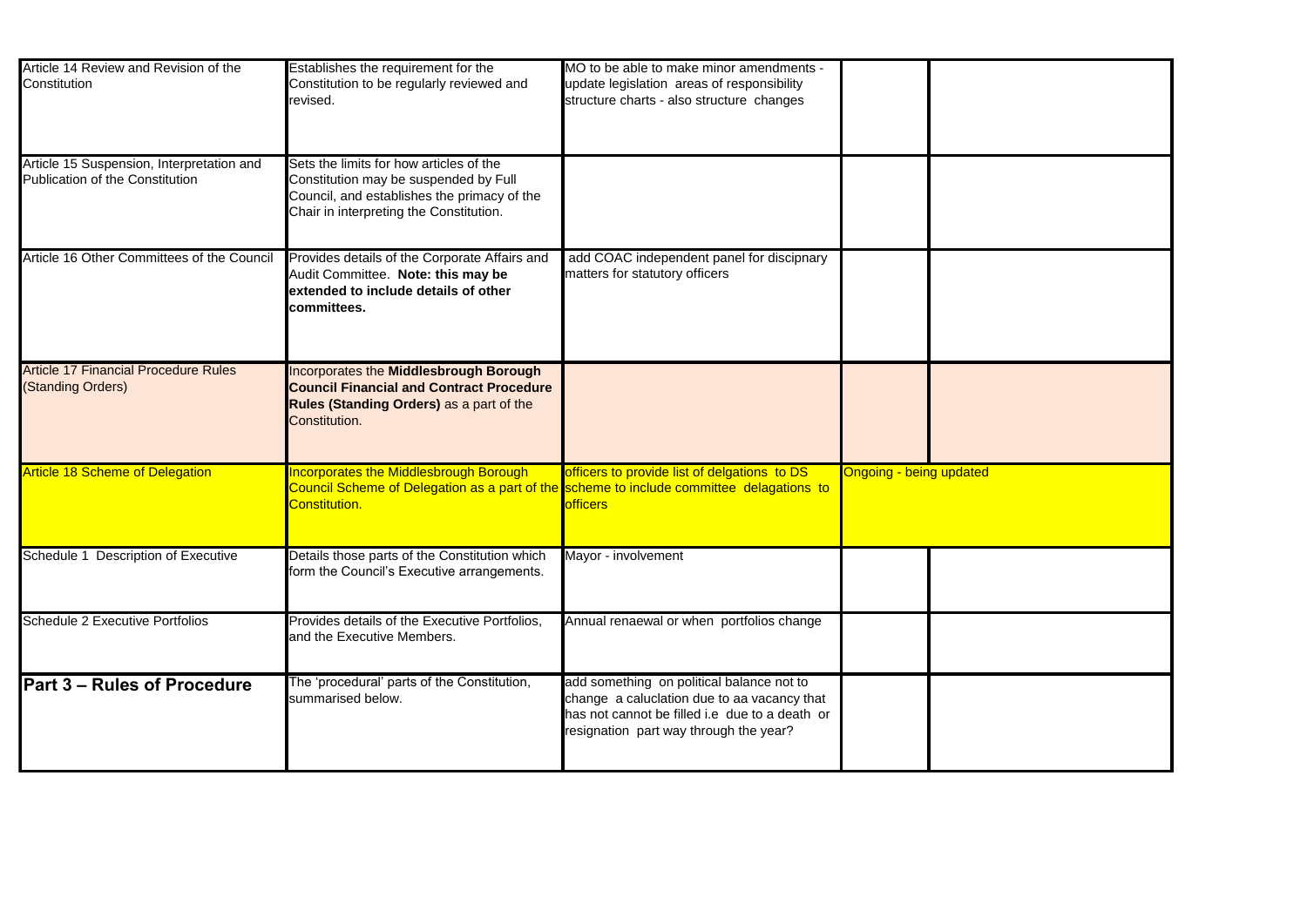| <b>COUNCIL PROCEDURE RULES</b>                                                                                                                                                                                                                                                                                                                                                                                                                   | <b>Establishes the rules for how meetings of</b><br>Council and its committees will be run. | possibly add planning - right to comparative<br>times for objectors - Legal to check is this a<br>legal requirement<br>areas to look at Motions rules of debate<br><b>Complete</b><br><b>Extra ordinary meetings</b><br><b>Petitions - Complete</b><br><b>Cllr calls for Action</b><br>MO to be able to change meeting date with<br>agreement of chair as long as papers have<br>mot been sent out - add to scheme of<br>delagtion | <b>No</b> |  |
|--------------------------------------------------------------------------------------------------------------------------------------------------------------------------------------------------------------------------------------------------------------------------------------------------------------------------------------------------------------------------------------------------------------------------------------------------|---------------------------------------------------------------------------------------------|------------------------------------------------------------------------------------------------------------------------------------------------------------------------------------------------------------------------------------------------------------------------------------------------------------------------------------------------------------------------------------------------------------------------------------|-----------|--|
| <b>COUNCIL MEETINGS</b><br>Annual meeting timimg and business (P60)<br>Ordinary meetings (61)<br>Extra ordinary meetings (p62)                                                                                                                                                                                                                                                                                                                   |                                                                                             | Do we say that we can only have one<br>extraordinary meeting following an ordinary<br>meeting<br>Arrangement for meetings the MO in<br>consultation with the Chair will have the<br>poweer to change the venuue, day time etc                                                                                                                                                                                                      |           |  |
| <b>ARRANGEMENTS FOR MEETINGS</b><br><b>Cancellation</b><br><b>Notice of summons</b><br>Chair of meetings<br><b>Quorum of council</b><br><b>Duration of Meeting</b>                                                                                                                                                                                                                                                                               |                                                                                             | electronic delivery                                                                                                                                                                                                                                                                                                                                                                                                                |           |  |
| <b>COUNCIL QUESTIONS</b><br><b>Submitting Questions</b><br><b>Withdrawing Questions</b><br><b>Scope of Questions</b><br><b>Record of Questions</b><br>Questions/comments by members<br><b>Questions/comments with Notice</b><br><b>Reports</b><br>Questions or comments without notice<br><b>Responses</b><br><b>Suplimentary Questions</b><br>Loint Committees or outside bodies<br><b>Questions general</b><br>Questions by the public General |                                                                                             | p43 change procedure rules - can only submit<br>5 questions in any one rolling 12 month period<br>questions or comments - possible rewording<br>to give distinction comment on the detail in the<br>report / - if Mayor doesn't give a rport can be<br>asked questions on anything-                                                                                                                                                |           |  |
| Receipt of recommendations form the<br>executive, committes and statutory Officers                                                                                                                                                                                                                                                                                                                                                               |                                                                                             |                                                                                                                                                                                                                                                                                                                                                                                                                                    |           |  |

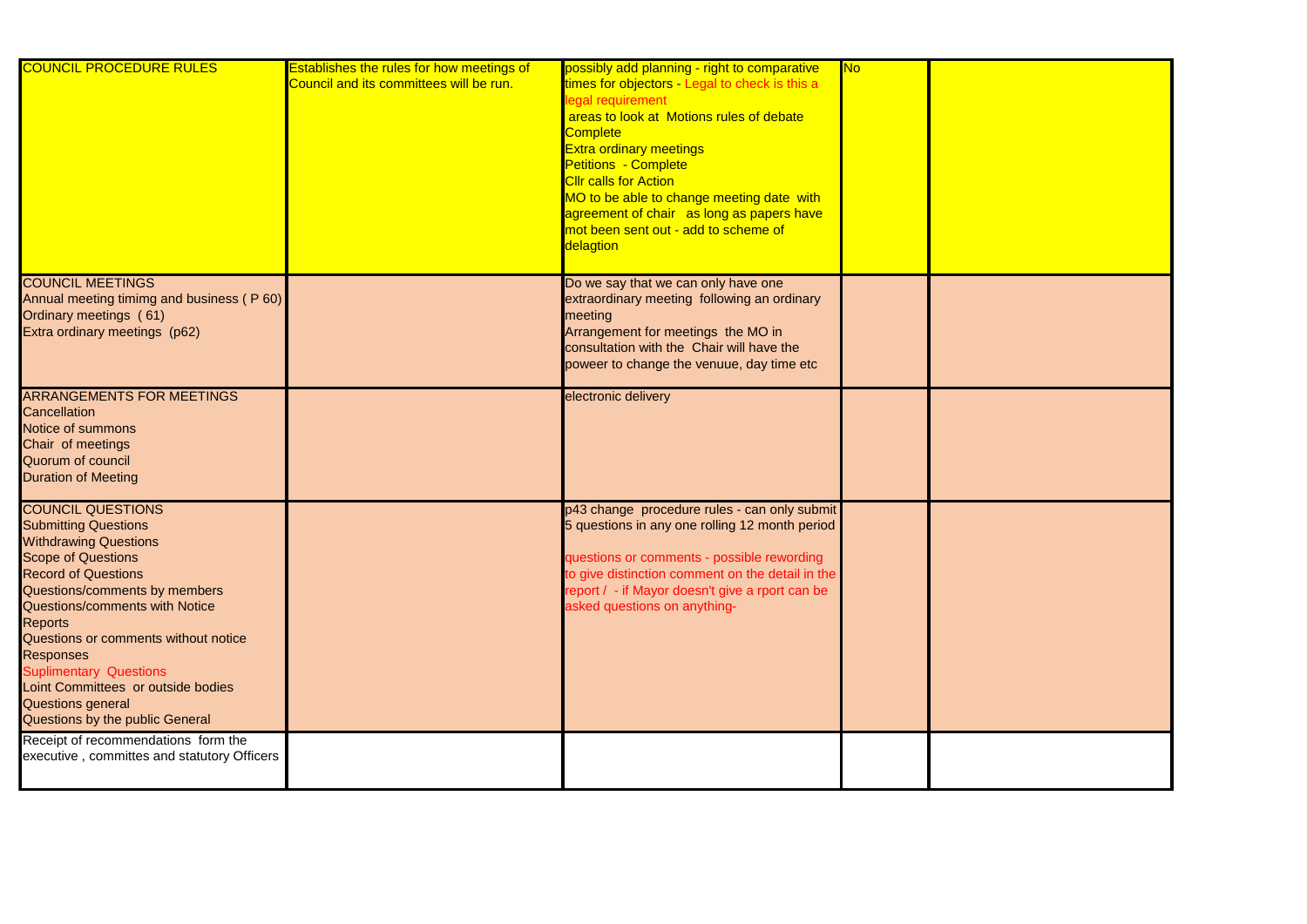| <b>MOTIONS</b>                         |                                              |                                             |                |  |
|----------------------------------------|----------------------------------------------|---------------------------------------------|----------------|--|
| <b>Notice of Motion</b>                |                                              | tighten up on motions - who cn speak and    |                |  |
| Motion set out in agenda               |                                              | when                                        |                |  |
| <b>Scope of motions</b>                |                                              |                                             |                |  |
| <b>Eligibility of motions</b>          |                                              |                                             |                |  |
| <b>Motions without Notice</b>          |                                              |                                             |                |  |
|                                        |                                              |                                             |                |  |
| <b>Urgent Motions</b>                  |                                              |                                             |                |  |
| <b>Rules of Debate</b>                 |                                              |                                             |                |  |
| When a member may speak again          |                                              |                                             |                |  |
| <b>Amendments to motions</b>           |                                              |                                             |                |  |
| <b>Alteration of a motion</b>          |                                              |                                             |                |  |
| <b>Right of reply</b>                  |                                              |                                             |                |  |
| Motions which may be moved dureing a   |                                              |                                             |                |  |
| debate                                 |                                              |                                             |                |  |
| <b>Closure motions</b>                 |                                              |                                             |                |  |
|                                        |                                              |                                             |                |  |
| <b>Withdrawld of motions</b>           |                                              |                                             |                |  |
| <b>PETITIONS</b>                       |                                              | see p 61 - 5 g                              | Yes            |  |
|                                        |                                              | timeliness- when it has to be submitted and |                |  |
|                                        |                                              |                                             |                |  |
|                                        |                                              | what a petition must contain - report to    |                |  |
|                                        |                                              | C&MD committee. 30/November 2018 agreed     |                |  |
|                                        |                                              | prop;osed new petitions scheme - needs to   |                |  |
|                                        |                                              | go to full council for approval?            |                |  |
|                                        |                                              |                                             |                |  |
| <b>REPORTS</b>                         |                                              |                                             |                |  |
| of the elected mayor                   |                                              |                                             |                |  |
| of overview and scrutiny               |                                              |                                             |                |  |
|                                        |                                              |                                             |                |  |
| Executive                              |                                              |                                             |                |  |
| <b>RULES OF DEBATE</b>                 |                                              |                                             |                |  |
| Point of order                         |                                              |                                             |                |  |
| personal explanation                   |                                              |                                             |                |  |
|                                        |                                              |                                             |                |  |
| <b>VOTING</b>                          |                                              |                                             |                |  |
| <b>Majority</b>                        |                                              |                                             |                |  |
| Chairs casting vote                    |                                              |                                             |                |  |
| Show of hands                          |                                              |                                             |                |  |
| <b>Ballots</b>                         |                                              |                                             |                |  |
| <b>Recorded votes</b>                  |                                              |                                             |                |  |
| Right to have individual vote recorded |                                              |                                             |                |  |
| Voting on appointment s                |                                              |                                             |                |  |
| <b>ACCESS TO INFORMATION RULES</b>     | Establishes the rules for the publication or | exempt info needs updating                  | N <sub>o</sub> |  |
|                                        | withholding of information.                  |                                             |                |  |
|                                        |                                              |                                             |                |  |
|                                        |                                              |                                             |                |  |
|                                        |                                              |                                             |                |  |
|                                        |                                              |                                             |                |  |
|                                        |                                              |                                             |                |  |
|                                        |                                              |                                             |                |  |

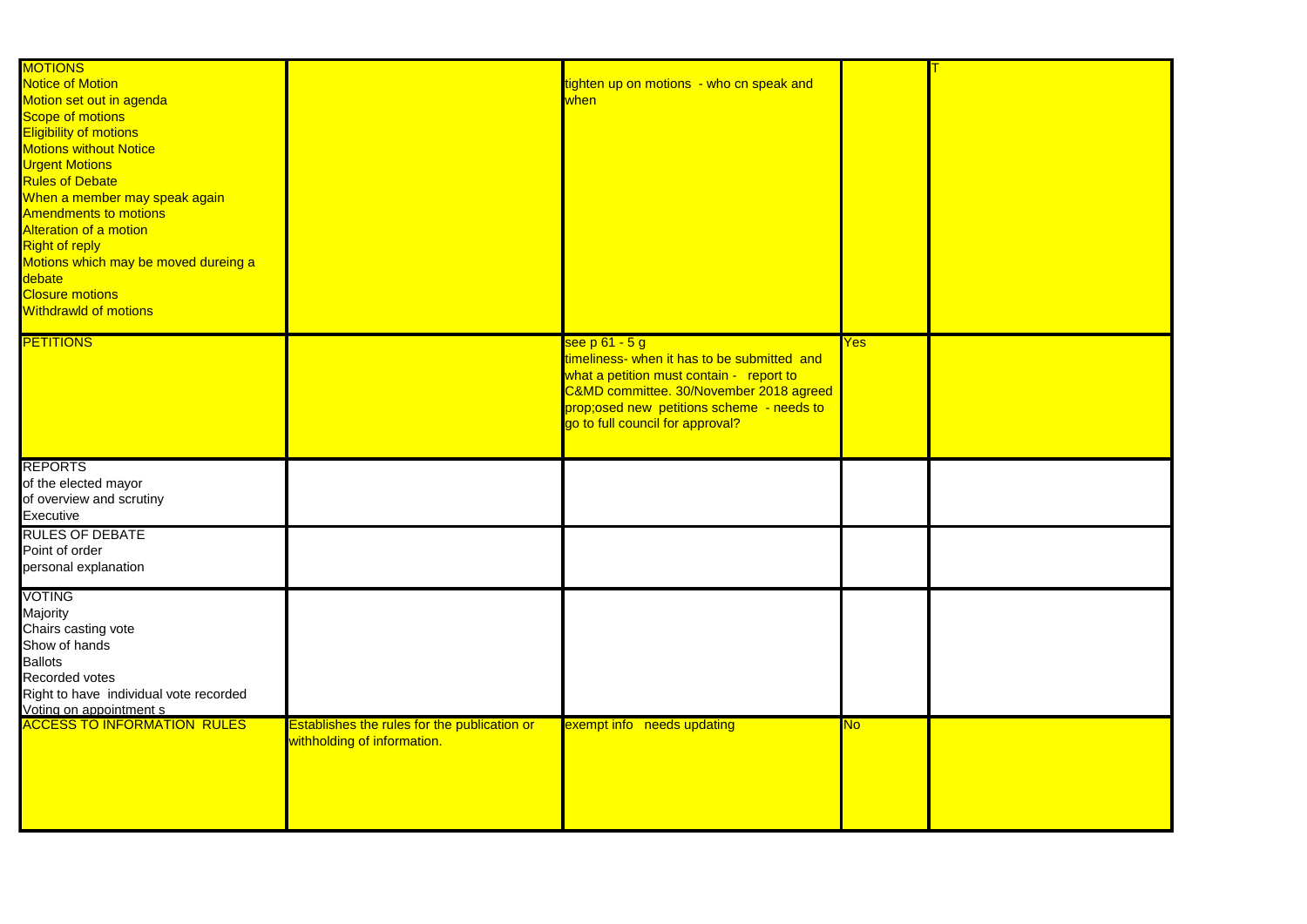

| <b>Budget and Policy Framework Procedure</b><br><b>Rules</b> | Establishes the rules for the annual budget-<br>setting process, and for in-year changes to<br>the budget. | is there a need to increase key thresholds<br>tobring us in line with other authorities                                                   |                                       |                                                                                                                                     |
|--------------------------------------------------------------|------------------------------------------------------------------------------------------------------------|-------------------------------------------------------------------------------------------------------------------------------------------|---------------------------------------|-------------------------------------------------------------------------------------------------------------------------------------|
| <b>Executive Procedure Rules</b>                             | Establishes the rules for how meetings of the<br>Executive and its committees will be run                  | Need for an Exec / scrutiny protocol                                                                                                      |                                       |                                                                                                                                     |
| Overview and Scrutiny Procedure Rules                        | Establishes the rules for how meetings of<br>OSB and its panels will be run                                |                                                                                                                                           |                                       | <b>Local Gov</b><br>requires a<br>arrangem<br>for overvie<br>review or<br>executive<br>make rep<br>the local a<br>executive<br>list |
| <b>Officer Employment Procedure Rules</b>                    | <b>Establishes the rules for the recruitment and</b><br>dismissal of officers.                             | add statutory officer disciplinary procedure<br>to consider adding attendance at shortlisting<br>and interviewing clarity local agreement | <b>Ongoing - being updated</b>        |                                                                                                                                     |
| <b>Part 4-MEMBERS</b><br><b>ALLOWANCES SCHEME</b>            | Provides details of the agreed basic and<br>special responsibility allowances.                             |                                                                                                                                           | <u> Yes - annual</u><br><b>review</b> |                                                                                                                                     |
| <b>Part 5 - Management Structure</b>                         | Provides the current Senior Management<br>Structure.                                                       |                                                                                                                                           |                                       |                                                                                                                                     |
| <b>Part 6 - Codes and Protocols</b>                          | Provides details of how members and officers<br>are expected to behave.                                    |                                                                                                                                           |                                       |                                                                                                                                     |
| <b>Members' Code of Conduct</b>                              | Sets the standards for member conduct<br>towards Citizens, Officers and Members.                           | need to add retention period for complaints<br>and what informatio nwill be kept in the log                                               | <b>YES</b>                            |                                                                                                                                     |
| <b>Officers' Code of Conduct</b>                             | Sets the standards for Officer conduct and<br>neutrality, and limits on outside working.                   |                                                                                                                                           |                                       |                                                                                                                                     |